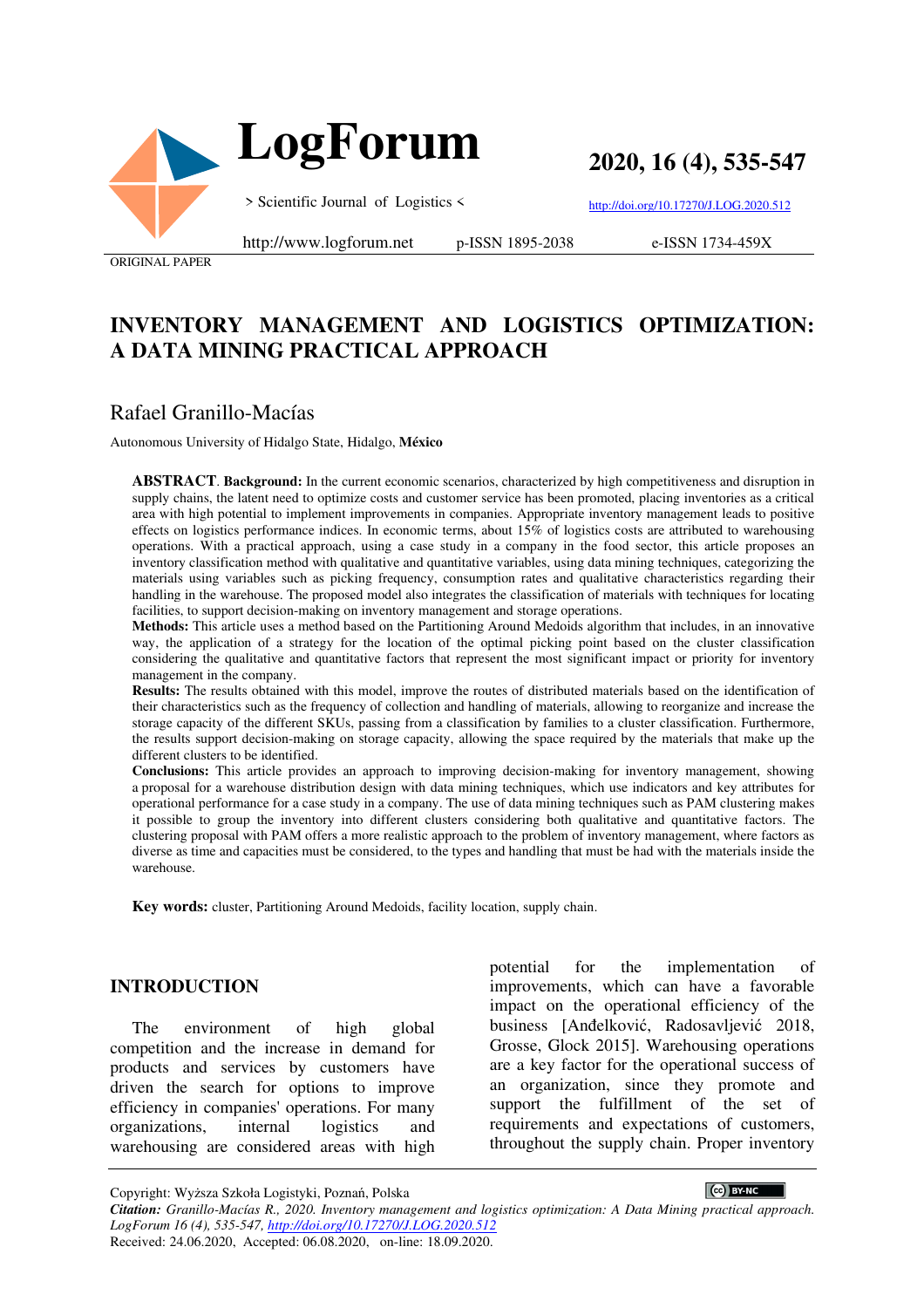management has an important effect on logistics performance indices, mainly in those organizations that seek to reduce their costs and improve efficiency in their product preparation and delivery processes [Zhang et al. 2019]. In economic terms, warehouses represent about 15% of total logistics costs in developed countries [Guo et al. 2016].

A warehouse is an intermediary facility between suppliers and customers, whose utility is to dampen demand considering time and cost variables, seeking to reduce the gap between the production and consumption of goods [Aqlan 2017]. Operations carried out in a warehouse are generally divided into reception, storage, order picking, sorting, and shipping [Zhang et al. 2019, Çelik, Süral 2019], with order picking operations consuming the most time and work. Order picking is the most expensive operation, constituting around 55% of a warehouse's operating costs [Bottani et al. 2019, Çelik, Süral 2019, Grosse, Glock 2015], this being the main reason for which the preparation of orders is considered as an area of study opportunity to achieve the improvement of productivity in the company. In logistics, order picking refers to the process of selecting a set of Stock Keeping Units (SKUs), retrieving them from their various storage locations, and transporting them for review, packaging, and shipping for fulfillment of customer orders. internal or external. Order picking activities are also the most time consuming, in the case of manual operations, caused by heavy work and repetitive activities carried out in the warehouse. In manual operations where the labor force intervenes, the cost of harvesting is mainly related to the time used to transport products within the warehouse. According to studies carried out by [Bottani et al. 2019], the collection cost represents approximately 50% of the total order picking time.

Transportation time is related to the distance that must be traveled to collect the items requested in a customer's order. Therefore, minimizing the distance and the collection time is an essential objective to achieve efficiency and competitiveness in the warehouse [Faia Pinto, Nagano 2019]. In planning for order picking, several decisions need to be made at the tactical and operational

levels [Çelik, Süral 2019, Bottani et al. 2019]. Decisions at the tactical level include: (1) the allocation of products to storage areas, which describes the rules for determining the assignments of SKUs to storage locations, and (2) the zoning of storage areas. collection, which is a means through which policies are decided on how to divide the order picking area into zones and determine the locations of the order picking areas [van Gils et al. 2018]. Operation-al decisions are influenced by: (1) order batch processing, based on rules that define the mix of customer orders in a single selection round, and (2) routing policies, which define the sequence of storage locations that must be visited to collect all the SKUs necessary for the formation of an order. Current trends in supply chain management promote the optimization of inventories, as a support to storage operations, through the use of different technologies [Aqlan 2017]. Technological tools based on data analysis, such as Warehouse Management Systems (WMS), are becoming increasingly sophisticated. WMSs are designed to provide efficient information for making decisions about storage, inventory, and SKU movements. In the Big Data era, analytical techniques such as data mining and business intelligence are being used in inventory management to provide accurate and up-to-date information to make better decisions [Xindong Wu et al. 2014]. Specifically, data mining analysis techniques are considered as the fundamental basis for Big Data.

Data mining is the process of extracting information from a data set, its main strengths are combining statistical models and autonomous learning, offering versatility to treat different types of data. Choi et al. [2018], Arora and Chana [2014], Tsai et al. [2015] point out that the areas focused on Big Data analysis in data mining include: (1) grouping techniques, (2) distributed and parallel processing, and (3) processing multimedia. Grouping techniques divide a data set into different groups. The grouping process consists of assigning a large number of data points to a smaller number of groups, so that the data points in the same group share the same properties, while the data of other groups are different. Grouping consists of classifying the input data based on certain values or attributes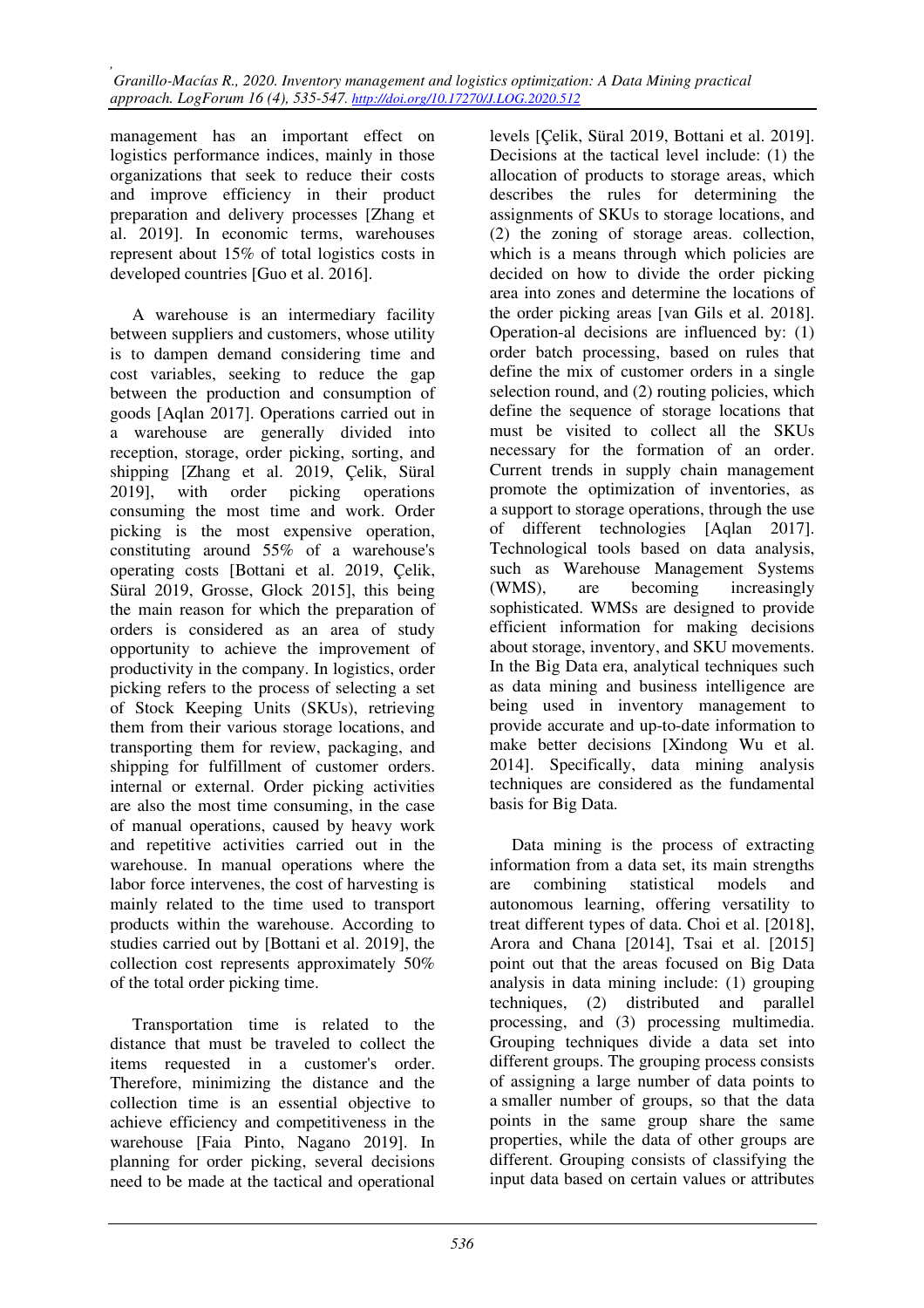[Aqlan 2017]. Clustering is used in different areas, including artificial intelligence, marketing, scientific analysis, and engineering [Xindong Wu et al. 2014]. The analysis through cluster grouping allows inventories to group SKUs according to certain characteristics. Specifically, this study presents an approach to inventory management, using cluster grouping based on variables related to the frequency of collection, storage, and warehouse returns. Using data mining techniques based on the Partitioning Around Medoids (PAM) algorithm, a case study is analyzed in a company in the food sector. The objective is to propose a method for inventory management, using clustering techniques and optimal picking point, categorizing materials through variables such as collection frequency, consumption rates, and qualitative characteristics regarding their handling in the warehouse.

The hypothesis was that using cluster grouping techniques it is possible to manage inventory, distribution, and storage logistics in a company, including both qualitative and quantitative variables. This article begins by identifying recent contributions to inventory management, order picking, and picking. Subsequently, the proposed approach based on data mining techniques is presented. Using data collected from a company in the food sector, the proposal is analyzed through a case study. Afterward, the results obtained are discussed, highlighting the variables that have the greatest contribution to storage logistics operations. Finally, the conclusions and future works for this study are presented.

# **LITERATURE REVIEW**

The planning and control of materials and products, which support production functions, maintenance activities, and customer service, is carried out and coordinated through inventory management. The latent need to optimize costs and customer service has placed inventories as a fundamental area for improvement in companies, due to the high level of cost that they can reach in an organization. According to the extensive literature review carried out by Gu et al. [2007], the problems for inventory

management are classified according to storage (reception, storage, order preparation, and shipping). Among the traditional and most widely used techniques by organizations for inventory management is ABC analysis. Classbased storage according to the ABC demand curve, divides stored items considering policies such as inventory turnover or cost [Guo et al. 2016]. Grosse and Glock [2015] develop an analytical model that helps predict performance on certain elements of the order picking system. With a quantitative approach, Jemelka et al. [2017] present a variant of the ABC analysis for the determination of inventories using a recursive model that considers the rates of return of materials and the redistribution of the sections for the location of SKUs within from a warehouse.

To distinguish themselves from the competition, reducing the time of preparation of orders, van Gils et al. [2017] propose the forecast of the workload in a warehouse context with emphasis on collection areas. Exploring the performance of different tools for order picking, de Vries et al. [2016] suggests that the human factor plays an important role for order picking within the warehouse. In the research by van Gils et al. [2018] statistically analyze and test the relationships between storage, order processing, batching, zoning, and routing by a full factorial Analysis of Variance (ANOVA). These authors conclude that significant benefits can be achieved in inventory management, while simultaneously considering storage, order processing, zone selection, and routing policies. Zhang et al. [2019] present the concept of Demand Correlation Pattern (DCP), to describe the correlation between SKU's, based on which they show a model to address the Storage Location Assignment Problem (SLAP). With the DCP proposal, Zhang et al. [2019] conclude that the class-based storage strategy, which divides SKUs into several classes and as-signs each class to a storage area, is one of the strategy of the inventory management most commonly adopted in practice.

Designing a multi-criteria inventory classification approach, Lolli et al. [2014] presents a method based on a hybrid model that combines the K-means algorithm and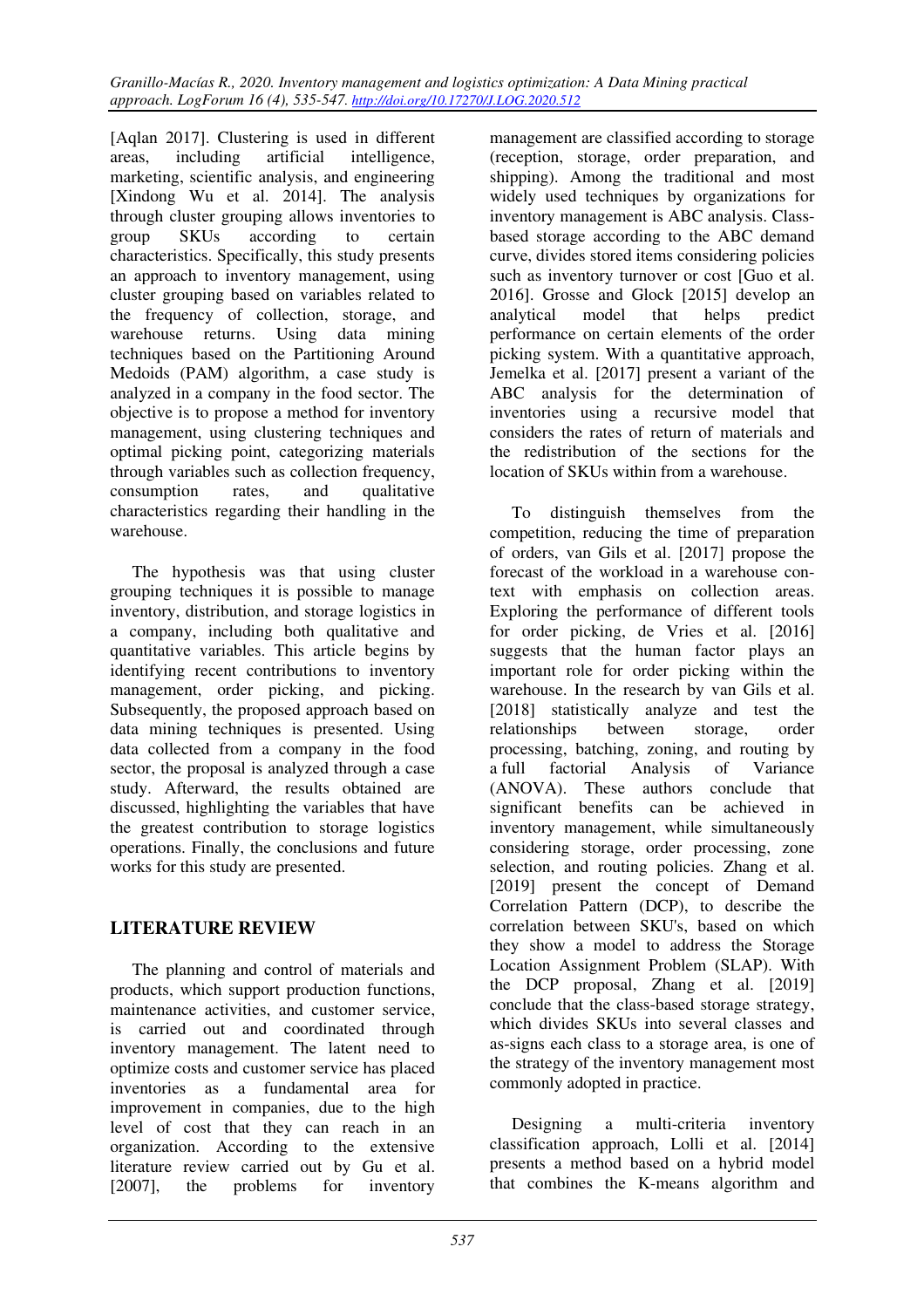Analytic Hierarchy Process (AHP). Analyzing multi-zone storage systems within the configuration of a WMS, Yuan et al. [2018] explore decisions on zones stowage, to determine the best distribution of products that arrive through multiple storage areas. In the research of Anđelković and Radosavljević [2018] use cluster analysis to identify which are the inventory management processes that can achieve the most significant benefits for the implementation of the WMS, as a result, these authors point out that the order processing operations are the most appropriate to implement information technologies based on the WMS. Examining the order picking problem (OPP), Çelik and Süral [2019] makes use of the properties of graph theory, integrating a model based on a heuristic approach, to determine the route that minimizes the times of transfer required for storage operations. A proposal on the minimization of the transfer times for collection is presented by Matthews and Visagie [2019], to reach an adequate arrangement for the collection operations of SKUs in a warehouse. Faia Pinto and Nagano [2019] propose a computational tool called GA-OPS, which is formulated based on two genetic algorithms, to minimize the number of picking trips, meeting the requirements requested in the different production orders.

Djatna and Hadi [2017] through a multiobjective mathematical model, they present the order preparation problem in the warehouse of a beverage company with a drive-in rack system. Diatna and Hadi [2017] concludes that the integration between order picking (warehousing allocation, routing, batch processing, zoning and warehouse design) and other aspects (queue, operational and material handling aspects), is a current challenge for the order picking research area. Combining cluster analysis and simulated annealing algorithm to search for optimal classification in a warehouse, the authors Liu et al. [2016] presents a methodology that builds hierarchies of similar inventory groups, and then applies a simulated annealing algorithm to optimize inventory classifications on different hierarchy levels. Kusrini [2015] present a study that supports the process to determine the minimum stock and profit margin, using a model that groups the SKUs into categories of "fast

movement" and "slow movement", using the grouping method from k-means.

Using data mining techniques, Aqlan [2017] categorizes inventories with cluster grouping, based on variables of collection frequency, time in storage, price, and sensitivity of products to transport. [Hong 2019] analyzing the elements involved in inventory management, he proposes the variables of flow time, work in process, and throughput in terms of pick probability. Considering that the classification and categorization of inventories require using multiple criteria to control different functions of inventory management, in the approach of Aktepe et al. [2018] an algorithm called functional-normal-and small (FNS) is analyzed, the FNS combines ABC analysis with variables of handling frequency, lead time, contract manufacturing process and specialty, which are used as input criteria for this model. In general, most of the literature on inventory management is focused on aspects related to the optimization of time, transfer distances, and use of resources, these being a reference to quantify improvements in warehousing operations in a company. Inventory analysis, proposed by various authors based on categories, is a predominant element that contributes to the improvement of storage operations. Specifically, the collection and preparation of orders are variables that are recognized as important factors that need to be considered to achieve effectiveness in inventory management.

Regarding classification methods, the kmeans method is the most frequently used data mining technique, however, in this research, the cluster method is proposed through the PAM algorithm using quantitative variables such as (1) collection frequency, (2) average quantity per order, (3) daily rate of consumption, (4) daily rate of returns, (5) the average amount of returns per order and (6) frequency of return and related qualitative variables in the form of storage.

### **METHODOLOGY**

The proposed approach to inventory management in this research is based on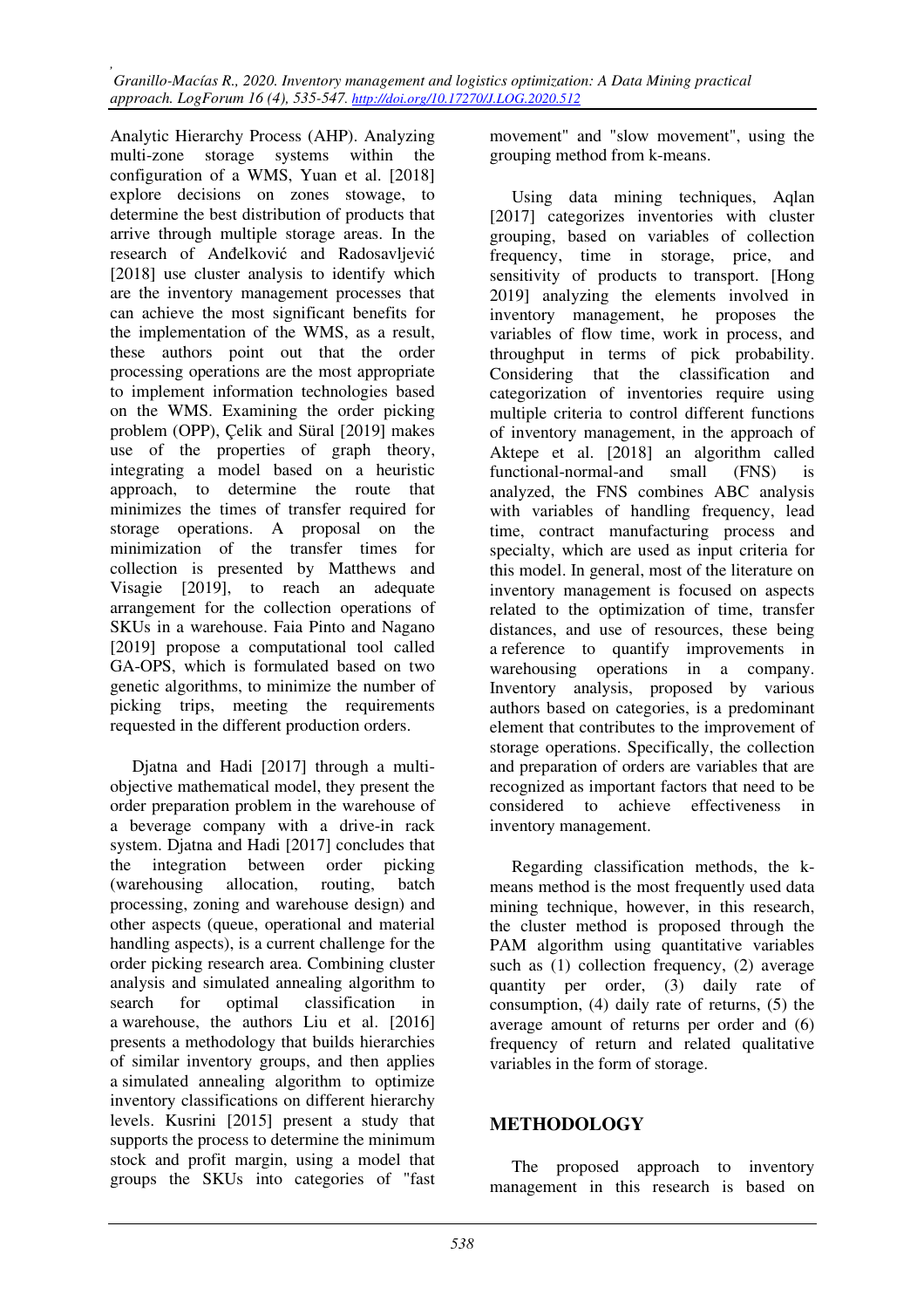cluster grouping, to identify common elements among the different SKU´s that are located in a warehouse. Each cluster is integrated considering variables with particular characteristics, making them different from the other clusters formed. For this research, an international company in the food sector was used as a case study, which focuses on the production of food and beverages, specifically analyzing the problems of a business unit located in Mexico. This business unit with operations in Mexico, specializes in the preparation and bottling of beverages. The inventory management of the said company is carried out through internal warehouses (inside the facilities) and external warehouses (located outside the facilities), in a make to order environment. Figure 1 shows the logistics carried out in the warehouse, with the production department as an internal customer.



Fig. 1. Logistics in warehouse

The company has the particularity of SKU's return operations, due to the certain formulation and mixing processes, so the materials in a production order are not consumed in their entirety and are returned from the production area to the warehouse. High inventory levels, storage capacity, lack of storage spaces, and frequent variations in demand are some of the problems present in the management of company inventories. With this background, the proposed methodology has as a first step the identification of SKUs found in the warehouse. This stage includes selecting the methods and tools to ensure the identification, location, and location of the different materials and products used by the company in its supply chain, present throughout the different production processes. By locating barcodes on the various materials and using reports from the Computer System for Resource Planning (SAP), 203 SKUs were

identified that entered the warehouse, during a production period of one year. The materials are determined by families, which are: chemicals, powders, liquid concentrates, lids, pallets, packaging, labels, PET lids, and cardboard. Once the different SKUs that make up the warehouse have been described, the factors that present the most significant impact or priority for inventory management were subsequently selected. In this case, the following were chosen for exits from the warehouse: daily consumption rate (DRC) (1), average quantity per order (AQO) (2) and pick frequency (PF) (3); Regarding the factors with the greatest impact on returns, the company considered: daily rate of return (DRR) (4), the average number of returns per order (ARO) (5) and frequency of return (RF) (6). The PF determines the frequency with which the materials are required by the production department [Aqlan 2017], while the RF indicates the frequency with which these are returned from the production department to the warehouse.

The following equations were used to calculate each of these factors :

$$
DRC = \frac{Q_n^p}{t} \tag{1}
$$

$$
AQO = \frac{Q_n^p}{f_n^p} \tag{2}
$$

$$
PF = \frac{DRC}{AOQ} \tag{3}
$$

In the case of returns, the equations are:

$$
DRR = \frac{B_n^p}{t} \tag{4}
$$

$$
ARO = \frac{B_n^p}{r_n^p} \tag{5}
$$

$$
RF = \frac{DRR}{ARO} \tag{6}
$$

where:

- $Q_n^P$  $_{n}^{p}$ : demand quantity Q of SKU p in period n  $B_n^p$ : quantity B of SKU p in period n returning to the warehouse
- t: period in days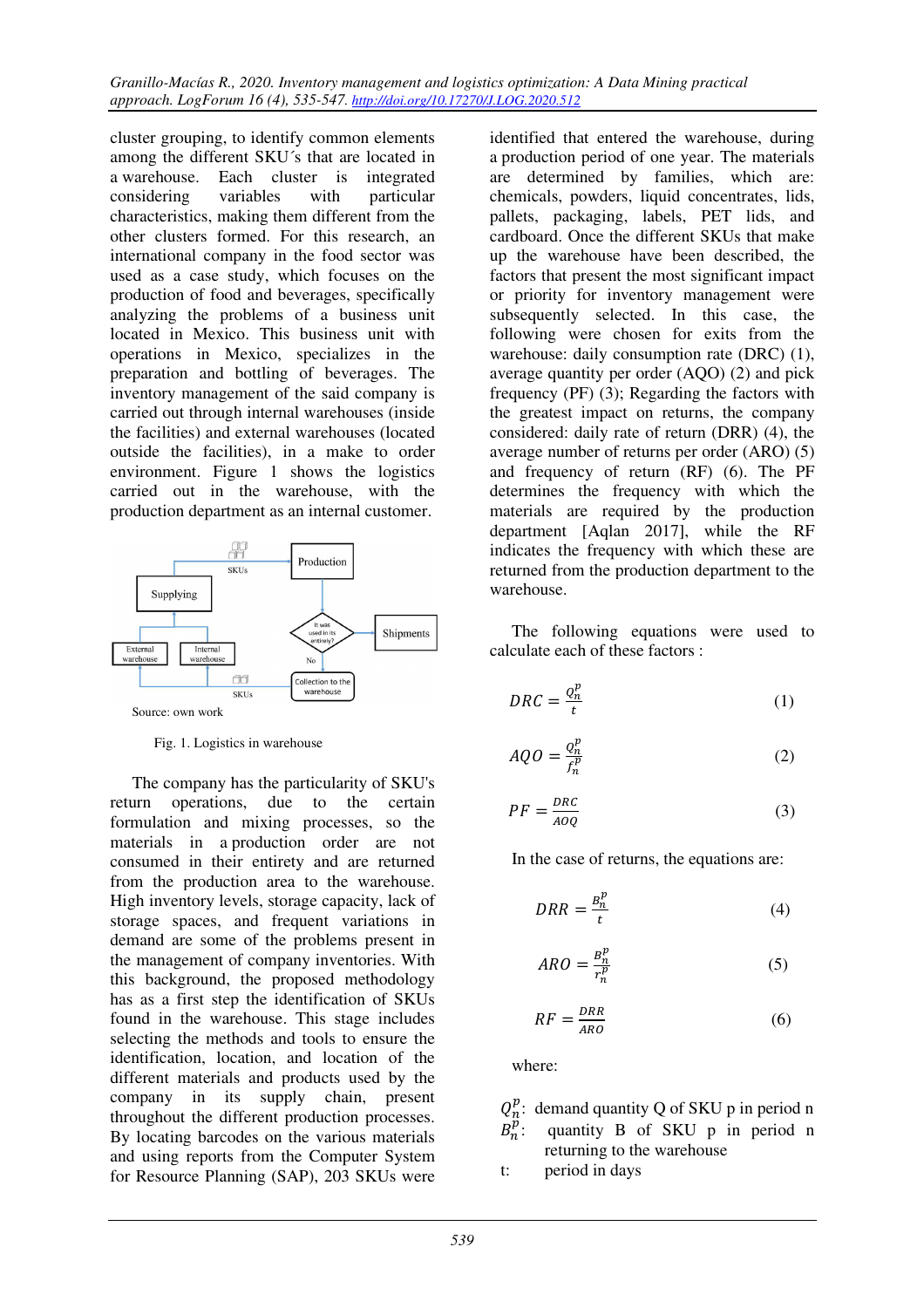- $f_n^p$ : SKU request frequency p during period n
- $r_n^p$ : frequency of returns of SKU p during period n

Due to the characteristics of some materials, which require occupying positions in "rack" and "floor" locations, the company added this qualitative factor for inventory management, also including the unit of measure factor in which the materials are accounted (kilograms, pieces, or gallons). A location on the floor indicates that the material does not require special storage conditions, while a location on racks is that location where materials such as chemicals, powdered ingredients, and concentrates are stored, which requires a storage system using racks and in some instances under controlled temperature conditions, to preserve the materials they protect in optimal conditions. After calculating these factors, the next step was classification using the cluster grouping technique. In a cluster analysis, a set of data, in this case, the SKUs, are grouped by similarity in the input variables, for this study six quantitative factors (continuous) and two categories, to identify groups that are internally as homogeneous as possible but differ from each other as much as possible. Producing a reasonable grouping and classified in a more similar series is one of the main advantages of cluster analysis [Akay and Yüksel 2018]. The clustering methods are also designed for applications where the data varies over time.

The clustering algorithm used in this study was Partitioning Around Medoids (PAM). The PAM algorithm minimizes the sum of the differences of each observation for its medoid. Since in the operations of the company some SKUs record atypical consumption and storage under consignment (customer property), the PAM algorithm was used using k-medoids. A medoid refers to the element of a cluster whose average distance (difference) between it and all other items in the same cluster is the shortest possible. Using medoids instead of centroids makes the PAM method more robust, being less affected by outliers or noise, compared to algorithms like k-means [Akay and Yüksel 2018, Kaufman and Rousseeuw 2005]. The PAM algorithm is developed with the following steps: (1) select k random

observations as initial medoids, (2) calculate the distance matrix between all observations, (3) assign each observation to its closest medoid, (4) to each cluster created, check if selecting another observation as medoid reduces the distance of the cluster and (5) check if at least one medoid has changed, otherwise, the process ends. For the dataset, the Gower distance metric was used, which is not possible with other algorithms, for example, k-means, which only allows Euclidean or Manhattan distances. Gower distance metric is a powerful method proposed by Gower [1971] and extended by Kaufman and Rousseeuw [2005], applied to databases with continuous, ordinal or categorical variables at the same time. Gower distance is based on Gower´s General Similarity Coefficient Sij, comparing two cases i and j, defined as:

$$
S_{ij} = \frac{\sum_{k}^{n} w_{ijk} S_{ijk}}{\sum_{k}^{n} w_{ijk}} \tag{7}
$$

where:

- $S_{ijk}$ : indicates the contribution provided by the k-th variable.
- $w_{ijk}$ : it is usually 1 or 0 depending on whether the comparison is valid for the k-th variable.

Through the cluster grouping, the SKU's classification is obtained according to the proposed factors. Finally, with the classification obtained through PAM, the inventory analysis is performed, proposing a redistribution of materials in the warehouse. In this case, the optimal picking point was identified as an additional strategy for inventory management. The optimal picking point location strategy based on the redistribution of materials was a suggestion from the company to determine the location of the collection point that minimizes the transfer distances. Through the facility location problem, points  $a^1$ , …  $a^2m \in R^2$  was minimized where a represents a location within the warehouse. Using the Euclidean distances between points, the calculation for the location of the picking point was performed with equations (8) and (9).

$$
d_2^2(x, a^i) = (x_1 - a_1^i)^2 + (x_2 - a_2^i)^2 \tag{8}
$$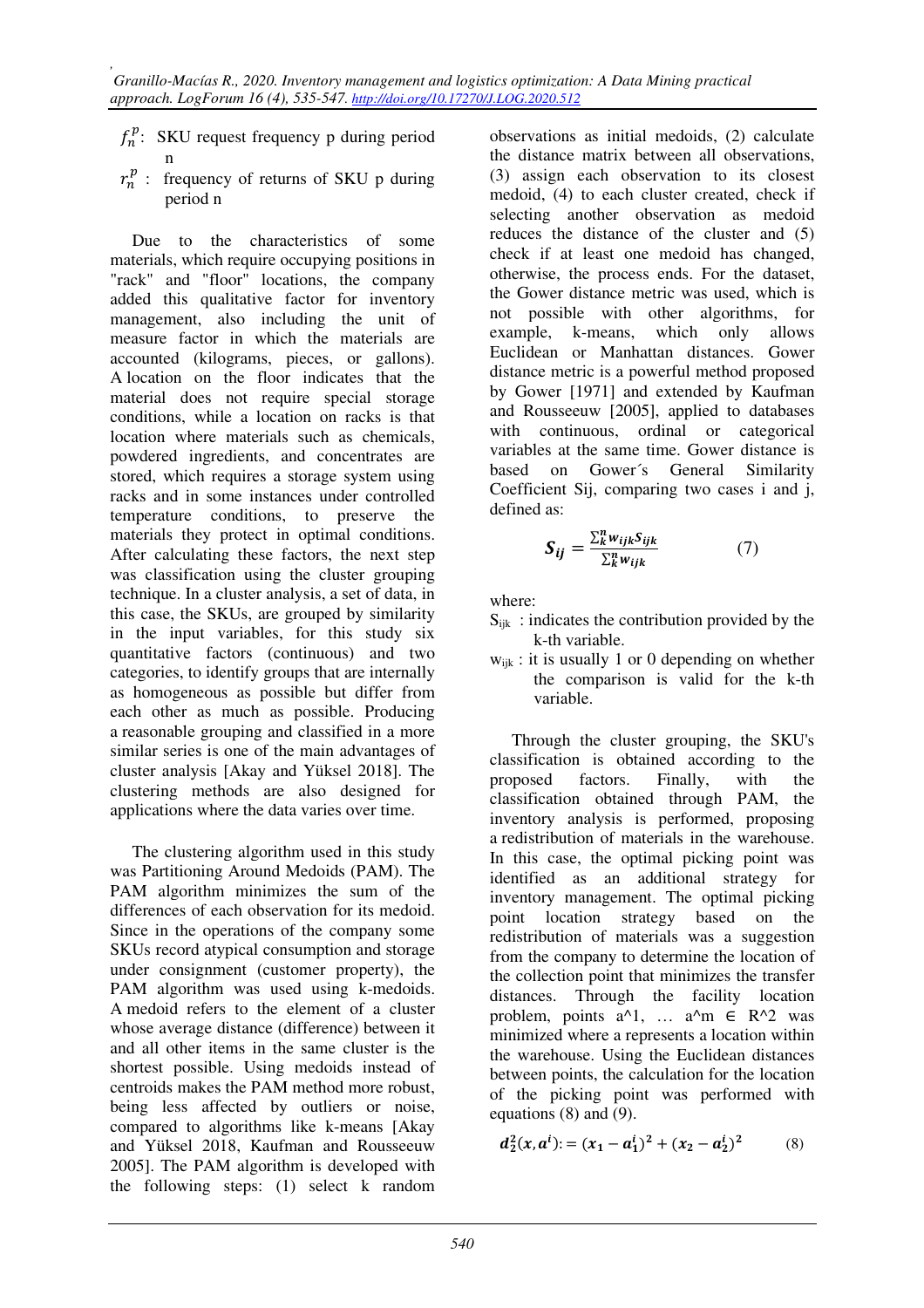for all 
$$
(x_1, x_2) \in R^2
$$
  
and  $a^i := (a_1^i, a_2^i), i = 1, ..., m$   

$$
\sum_{i=1}^m v_i \cdot d_2^2(x, a^i) = \sum_{i=1}^m v_i \cdot ((x_1 - a_1^i)^2 + (x_2 - a_2^i)^2)
$$
(9)

where  $v_1, ..., v_m \in R$  are weights assigned to the materials, according to the cluster classification obtained in the previous step.

### **RESULTS**

The data on the SKUs were obtained through the SAP system and processed in spreadsheets, identifying the inputs and outputs during a production period of one year. With the information from the SAP system, the frequencies and quantities of materials required by the production area were also calculated, in addition to the volume occupied and its location of each SKU. Table 1 shows the identification, location, quantity, and volume occupied of the SKUs present in the warehouse.

Table 1. Inventory and characteristics

| <b>Identification</b> (family) | <b>Number of SKUs</b> | Internal | Internal/External | Volume (in $m^3$ ) |
|--------------------------------|-----------------------|----------|-------------------|--------------------|
| Chemicals                      |                       | X        |                   | 12.32              |
| Powders                        | 65                    |          | X                 | 519.29             |
| Liquid concentrates            | 67                    |          | X                 | 317.53             |
| Lids                           |                       |          | X                 | 1.97               |
| Pallets                        |                       |          | X                 | 1,169              |
| Packaging                      | 15                    | X        |                   | 2.64               |
| Labels                         | 24                    | X        |                   | 373.93             |
| PET lids                       | 9                     |          | X                 | 0.53               |
| Cardboard                      | 11                    |          | X                 | 641.71             |
| Source: own work               |                       |          |                   |                    |



Source: own work

Fig. 2. Locations of the SKUs

Internal / external warehouse locations were considered those in which an SKU can be found, either in an internal warehouse, or in an external warehouse, mainly due to capacity and space constraints. Figure 2 presents the current locations of the SKUs in the internal warehouse.

Using the PAM clustering method, the SKUs were grouped based on the factors of DRC, AQO, PF, DRR, ARO, and RF, including two qualitative factors related to location (racks and floor) and the management unit (kilograms, pieces or gallons). Using the R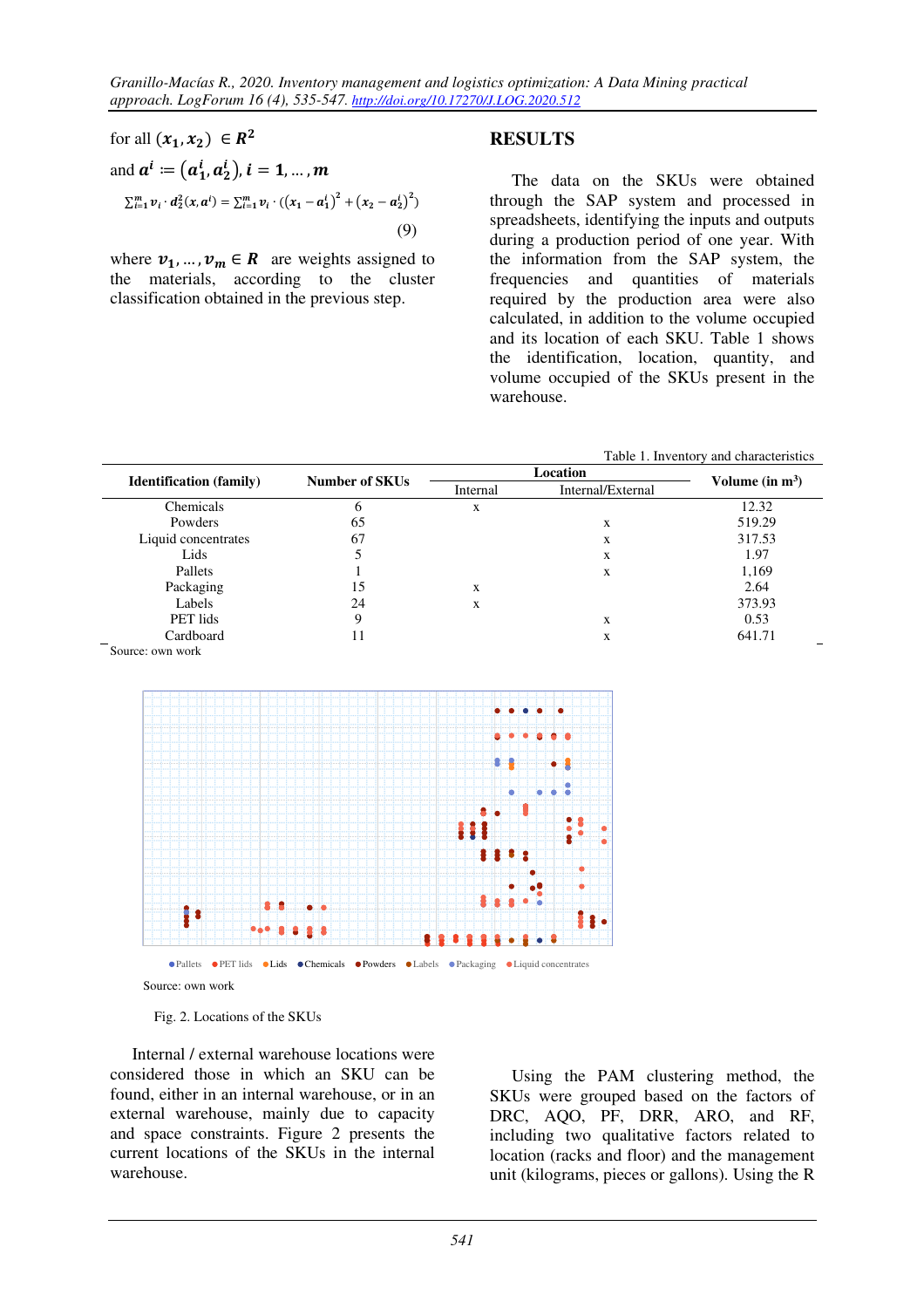*, Granillo-Macías R., 2020. Inventory management and logistics optimization: A Data Mining practical approach. LogForum 16 (4), 535-547. http://doi.org/10.17270/J.LOG.2020.512* 

studio software, modeling was performed with PAM, determining the number of clusters. By analyzing the similarity in the dataset and implementing the Gower distance, a similarity matrix was created. Establishing a similarity criterion allows the similarity of the elements to be related to each other; therefore, the proximity of an element is determined employing a similarity measure.



Source: own work

Fig. 3. Silhouette analysis

Subsequently, using the similarity matrix, with silhouette analysis, the size of the cluster was defined. With six clusters an average silhouette width of 0.73 was achieved, this being the highest result for the number of clusters (Figure 3).

Examining the context of each cluster, the solution with six clusters was the one that best adjusted to the diversity of data and requirements for warehouse administration. With the PAM clustering approach, the SKUs of the warehouse were grouped into six clusters as shown in Table 2.

Table 2. Quantitative factors

|                        | Table 2. Ouantitative factors |       |        |            |           |           |  |
|------------------------|-------------------------------|-------|--------|------------|-----------|-----------|--|
|                        | <b>Cluster</b>                |       |        |            |           |           |  |
|                        |                               |       |        |            |           |           |  |
| <b>DRC</b>             | 15.21                         | 2.44  | 133.76 | 65 502.20  | 7 1 68.41 | 93 90.80  |  |
| AQO                    | 107.54                        | 15.11 | 668.61 | 233 365.76 | 39 902.60 | 64 417.42 |  |
| PF                     | 0.14                          | 0.15  | 0.18   | 0.28       | 0.25      | 0.09      |  |
| <b>DRR</b>             | 1.72                          | 0.2   | 17.6   | 12428.9    | 828.2     | 1769.6    |  |
| <b>ARO</b>             | 35.57                         | 3.50  | 417.23 | 176 160.45 | 16 162.93 | 31 891.31 |  |
| RF                     | 0.04                          | 0.05  | 0.04   | 0.08       | 0.05      | 0.04      |  |
| $#$ SKU's              | 117                           | 11    | 21     | 14         | 24        | 16        |  |
| $\mathcal{O}_0$        | 58                            |       | 10     |            | 12        | 8         |  |
| Volume $(m^3)$         | 616                           | 33.65 | 841.08 | 23.64      | 1392      | 132.09    |  |
| Average volume $(m^3)$ | 5.26                          | 3.05  | 40.0   | 1.68       | 58.0      | 8.0       |  |

Source: own work

The SKUs were distributed as follows: 58% in Cluster 1, 5% in Cluster 2, 10% in Cluster 3, 7% in Cluster 4, 12% in Cluster 5 and 8% in Cluster 6. The factors with high values in PF and RF were clusters 4 and 5, which correspond to the families of labels, covers, and packaging materials. Cluster 6 includes families of label and packaging materials with the lowest PF. The DRC, AQO and DRR values are considerably higher in clusters 4, 5 and 6 because it corresponds to SKUs such as labels, can lids and packaging, which are used in large quantities during production. Cluster 5 includes, in addition to labels and packaging, the pallet family, so the volume occupied is greater than in other clusters. Without considering the family of pallets in cluster 5, cluster 3 is the one with the highest volume occupied in the warehouse. Cluster 1 is the one

that contains the highest number of SKUs with 117, represented by materials from the families of chemicals, powders, and liquid concentrates.

For qualitative factors, with the PAM grouping method, the results shown in Table 3 were obtained.

|                  | Table 3. Qualitative factors |      |                          |   |   |  |
|------------------|------------------------------|------|--------------------------|---|---|--|
|                  | Location                     |      | Unit of measure          |   |   |  |
|                  | Floor                        | Rack | Kilograms Pieces Gallons |   |   |  |
| Cluster          |                              | X    | X                        |   |   |  |
|                  |                              | X    |                          |   | х |  |
|                  | X                            |      | X                        |   |   |  |
|                  | X                            |      |                          | x |   |  |
|                  | X                            |      |                          | х |   |  |
|                  |                              | x    |                          | х |   |  |
| Source: own work |                              |      |                          |   |   |  |

For example, for Cluster 2, the SKUs that form a group, belonging to families of liquid and chemical concentrates, that are in racks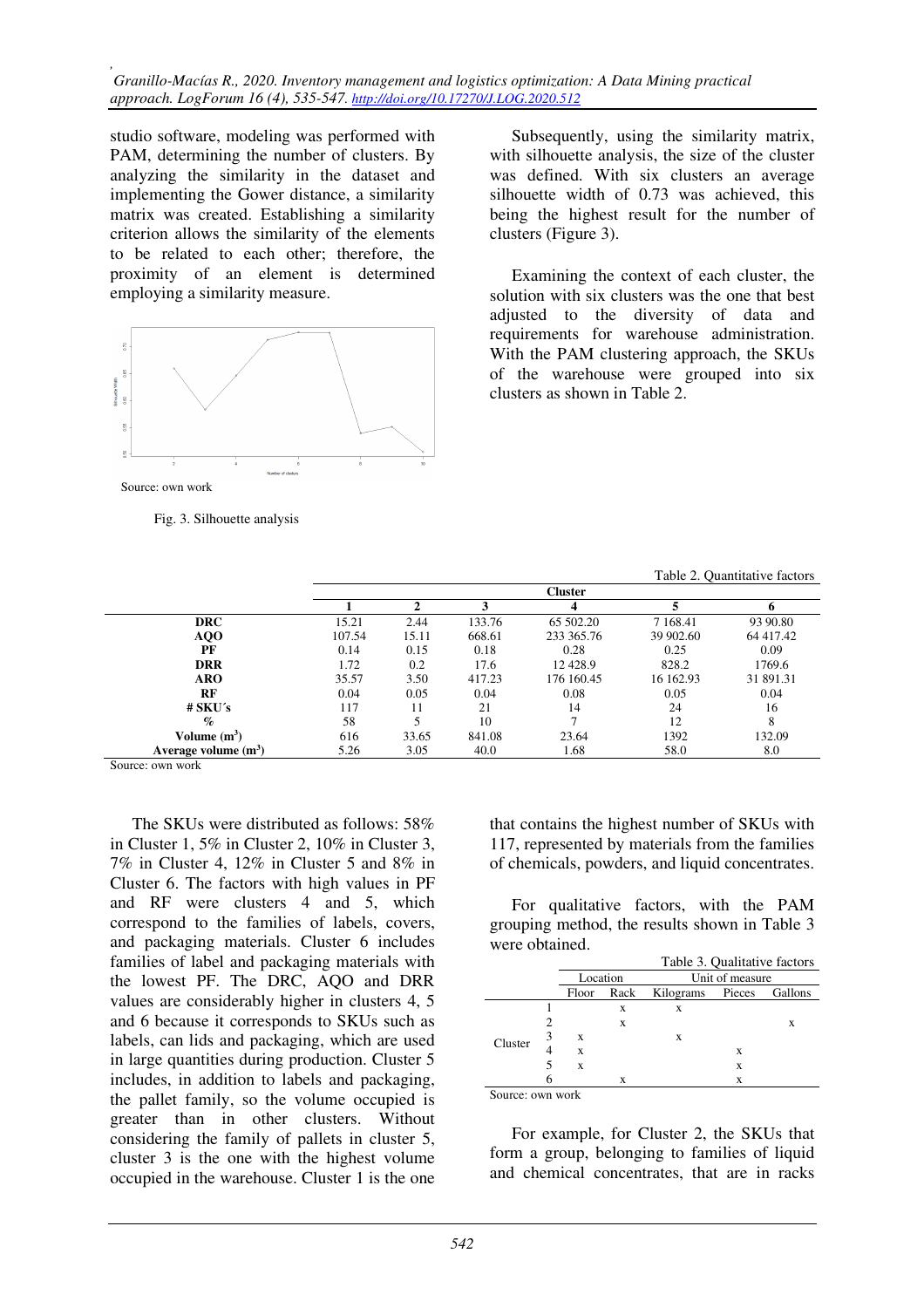*Granillo-Macías R., 2020. Inventory management and logistics optimization: A Data Mining practical approach. LogForum 16 (4), 535-547. http://doi.org/10.17270/J.LOG.2020.512* 

and identified as gallon material handling units. Also, these qualitative factors shown through the different clusters, allow the company to relate the characteristics of the materials and movement requirements with the systems and capacities of the equipment for the handling of materials. Based on the features that make up each of the grouped groups, for the location of the optimal collection point, and applying the Pareto principle, a weight is assigned to each of the factors. The weights

give relevance to those factors that affect with a higher score towards the achievement of the different performance indicators, these weights are applied through equation (9) taking values of vi to reduce the variable d. In this case, the picking frequency and return frequency factors were determined by the company, as the main factors that favor efficiency in order processing. Eliminating outliers, as shown in Figure 4, clusters 4 and 5 were the main ones to consider for the PF and RF factors.



Fig. 4. Main factors



Source: own work



The company ranked clusters 4 and 5 with the highest weights, followed by clusters 2 and 3, and with the lowest weight to cluster 1. Regarding cluster 6, the company considered sending these materials to an external warehouse, such as the effect of low PF levels, a situation that favors the capacity of the internal warehouse. Applying equations (8) and (9), using the Facility Location Optimizer module of MATLAB software, the location of

the optimal picking point was calculated. Graphically the solution is shown in Figure 5.

With this layout proposal, the calculated picking point was based on the weights of the clusters, with relevance in the picking frequency and warehouse returns, giving priority to these factors. This location is the point that minimizes the transfer distance for the preparation of the different SKUs,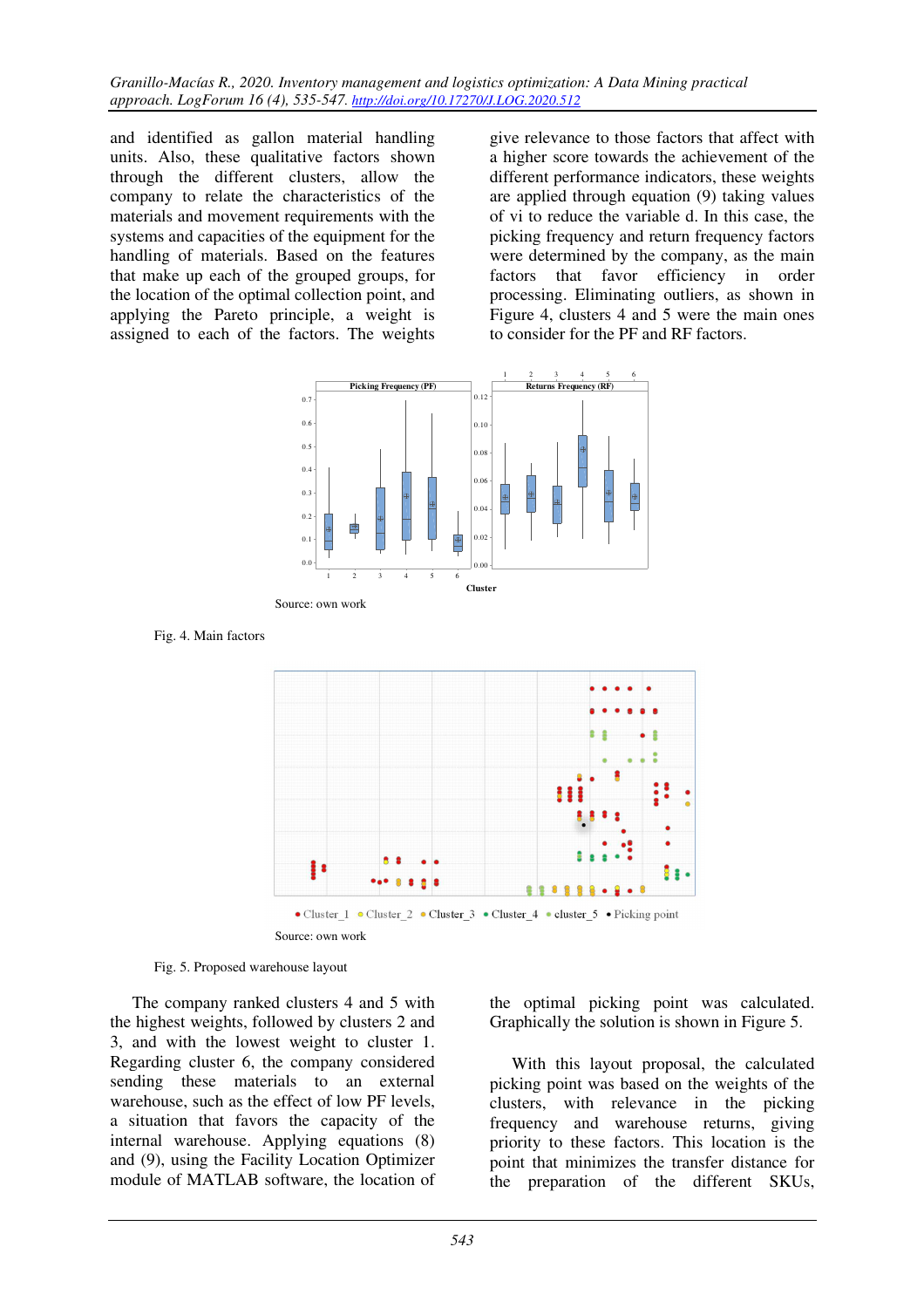*, Granillo-Macías R., 2020. Inventory management and logistics optimization: A Data Mining practical approach. LogForum 16 (4), 535-547. http://doi.org/10.17270/J.LOG.2020.512* 

a situation that supports the improvement of logistics performance within the warehouse. With this distribution, the development of materials favors clusters 4 and 5, combining a policy of cluster collection and picking point, it is also possible to determine the volume required for the operation. The proposed picking point minimizes the routes of materials from clusters 4 and 5, with an average volume capacity of 60 m3. The configuration in Figure 5 also shows the distribution of the clusters throughout the warehouse, assisting in making decisions about planning the necessary space, depending on the volume occupied by each SKU that makes up the clusters. Compared to the current distribution of the company, this distribution proposal based on a cluster allows a reorganization of the SKUs increasing the storage capacity by 8%, in addition to avoiding the dispersed distribution of materials, going from a classification by families to a cluster classification.

# **CONCLUSIONS**

The warehouse is an important component in the supply chain, due to reasons that include, among others, the fluctuations of demand and value-added service to the customer. Space, time, and costs are pillars for measuring storage efficiency. By optimizing inventory management, costs and time are minimized. With this proposal, it was possible to implement a methodology for the optimal identification and location of materials, without the need for expensive information systems, with a focus on the characteristics and factors that affect order preparation operations. The use of data mining techniques such as PAM clustering makes it possible to group the inventory into different clusters considering both qualitative and quantitative factors.

This article demonstrated how the variables of daily consumption rate, average quantity per order, picking frequency, the daily rate of return, the average number of returns per order, and frequency of return could be integrated into a distribution design, also including attributes related to the handling of materials within the warehouse.

The clustering proposal with PAM offers a more realistic approach to the problem of inventory management, where factors as diverse as time and capacities must be considered, to the types and handling that must be had with the materials inside the warehouse. The traditional approach to storage design issues for inventory management ignores the dynamic nature of customer demand. With this proposal, decision-makers in the company can analyze the dynamic environment of orders using factors such as picking frequency and return frequency. Also, with this analysis, the characteristics and qualities of the inventories can be periodically reviewed and the locations of the SKUs can be modified to benefit the improvement in supply logistics.

The inventory supply and administration process, through PAM, allows adapting the material selection environment, increasing the collection speed, and reducing the distance traveled. Furthermore, the results support decision-making on storage capacity, allowing the space required by the materials that make up the different clusters to be identified.

By combining the optimization of the picking point, a considerable benefit was achieved for the company, not only in streamlining the order preparation process but also in reducing the costs related to inventory management. By minimizing the transfer distances and using the identification of the materials, it is possible to fulfill orders faster and with high levels of satisfaction for different customers. Warehouse design decisions are another element that should be considered in inventory management, as it affects various aspects related to performance, including material handling, space cost, and capacity. As additional proposals, this study could be extended to the optimization of the warehouse design considering other factors, such as the routing for the collection, the delivery dates of the orders, the definition of picking areas, and the policies for the storage of materials.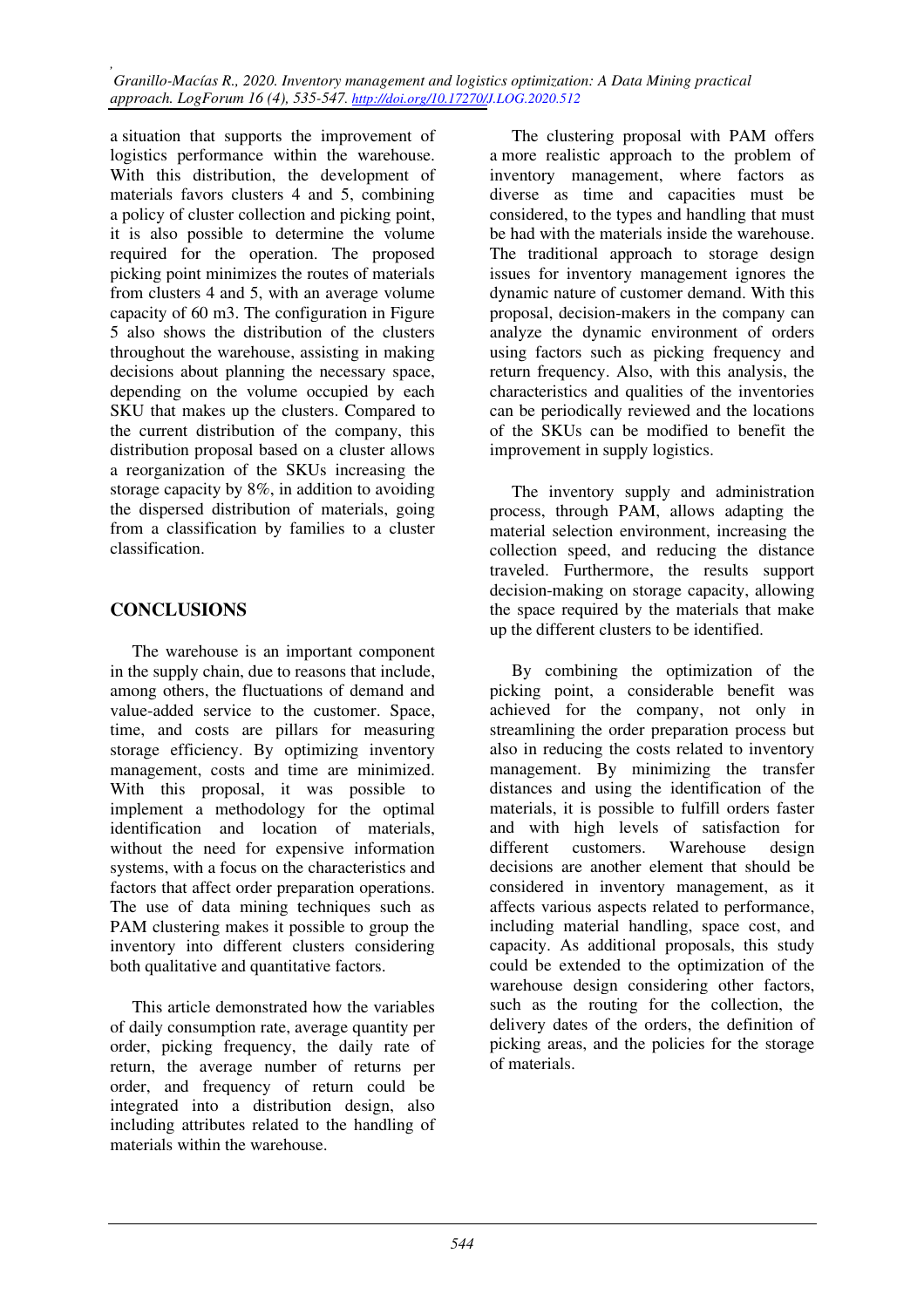## **ACKNOWLEDGMENTS AND FUNDING SOURCE DECLARATION**

This research was supported by PRODEP [grant number UAEH-EXB-152] and CONACYT.

### **REFERENCES**

- Akay Ö., Yüksel G., 2018. Clustering the mixed panel dataset using Gower's distance and k-prototypes algorithms, Communications in Statistics - Simulation and Computation, 47(10), 3031–3041. http://doi.org/10.1080/03610918.2017.1367 806.
- Aktepe A., Ersoz S., Turker A., Barisci N., Dalgic A, 2018. An Inventory classification approach combining expert systems, clustering, and fuzzy logic with the Abc method, And An Application, South African Journal of Industrial Engineering, http://doi.org/10.7166/29-1-1784.
- Anđelković A., Radosavljević M, 2018. Improving the order-picking process through the implementation of warehouse management system, Strategic Management, 23(2), 3–10, http://doi.org/10.5937/StraMan1801003A.
- Aqlan F, 2017. Dynamic clustering of inventtory parts to enhance warehouse management, European J. of Industrial Engineering, 11(4), 469, http://doi.org/10.1504/EJIE.2017.086184.
- Arora S., Chana I, 2014. A survey of clustering techniques for big data analysis. 2014 5th International Conference - Confluence The Next Generation Information Technology Summit (Confluence), 59–65, http://doi.org/10.1109/CONFLUENCE.201 4.6949256.
- Bottani E., Volpi A., Montanari R., 2019. Design and optimization of order picking systems: An integrated procedure and two case studies, Computers & Industrial Engineering, 137, http://doi.org/10.1016/j.cie.2019.106035.
- Çelik M., Süral H, 2019. Order picking in parallel-aisle warehouses with multiple blocks: complexity and a graph theory-

based heuristic, International Journal of Production Research, 57(3), 888–906, http://doi.org/10.1080/00207543.2018.1489 154.

- Choi T.-M., Wallace S.W., Wang Y, 2018. Big Data Analytics in Operations Management, Production and Operations Management, 27(10), 1868–1883, http://doi.org/10.1111/poms.12838.
- de Vries J., de Koster R., Stam D, 2016. Exploring the role of picker personality in predicting picking performance with pick by voice, pick to light and RF-terminal picking, International Journal of Production Research, 54(8), 2260–2274. http://doi.org/10.1080/00207543.2015.1064 184
- Djatna T., Hadi M. Z, 2017. Implementation of an ant colony approach to solve multi objective order picking problem in beverage warehousing with drive-in rack system, 2017 International Conference on Advanced Computer Science and Information Systems (ICACSIS), 137–142, http://doi.org/10.1109/ICACSIS.2017.8355 024
- Faia Pinto A.R., Nagano M.S, 2019. An approach for the solution to order batching and sequencing in picking systems, Production Engineering-Research and Development, 13(3–4), 325–341, http://doi.org/10.1007/s11740-019-00904-4
- Gower J.C, 1971. A General Coefficient of Similarity and Some of Its Properties. Biometrics, 27(4), 857, http://doi.org/10.2307/2528823
- Grosse E.H., Glock C.H, 2015. The effect of worker learning on manual order picking processes, International Journal of Production Economics, 170, 882–890, http://doi.org/10.1016/j.ijpe.2014.12.018.
- Gu J., Goetschalckx M., McGinnis L.F, 2007. Research on warehouse operation: A comprehensive review, European Journal of Operational Research, 177(1), 1–21, http://doi.org/10.1016/j.ejor.2006.02.025.
- Guo X., Yu Y., De Koster R.B.M, 2016. Impact of required storage space on storage policy performance in a unit load warehouse, International Journal of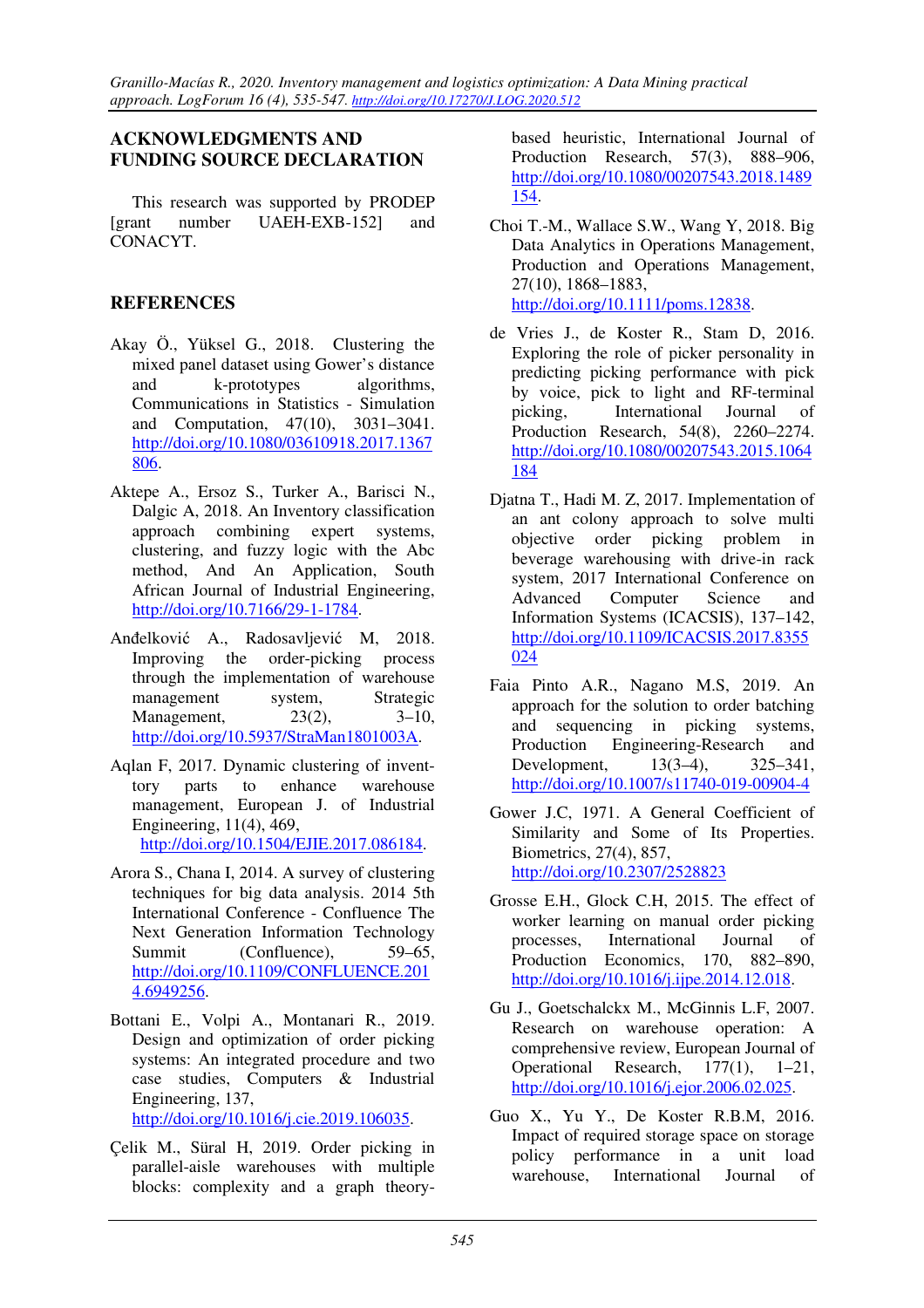*, Granillo-Macías R., 2020. Inventory management and logistics optimization: A Data Mining practical approach. LogForum 16 (4), 535-547. http://doi.org/10.17270/J.LOG.2020.512* 

Production Research, 54(8), 2405–2418, http://doi.org/10.1080/00207543.2015.1083 624.

- Hong S, 2019. A performance evaluation of bucket brigade order picking systems: Analytical and simulation approaches, Computers & Industrial Engineering, 135, 120–131, http://doi.org/10.1016/j.cie.2019.05.037.
- Jemelka M., Chramcov B., Kriz P., Bata T, 2017. ABC analyses with recursive method for warehouse, 2017 4th International Conference on Control, Decision and Information Technologies (CoDIT), 0960– 0963, http://doi.org/10.1109/CoDIT.2017.810272 2.

Kaufman L., Rousseeuw P, 2005. Introduction. In Finding Groups in Data: An Introduction to Cluster Analysis, (pp. 1–67), John Wiley, Hoboken,

http://doi.org/10.1002/9780470316801.ch1.

- Kusrini K, 2015. Grouping of Retail Items by Using K-Means Clustering, Procedia Computer Science, 72, 495–502, http://doi.org/10.1016/j.procs.2015.12.131.
- Liu J., Liao X., Zhao W., Yang N, 2016. A classification approach based on the outranking model for multiple criteria ABC analysis, Omega, 61, 19–34, http://doi.org/10.1016/j.omega.2015.07.004 .
- Lolli F., Ishizaka A., Gamberini R, 2014, New AHP-based approaches for multi-criteria inventory classification, International Journal of Production Economics, 156, 62– 74.

http://doi.org/10.1016/j.ijpe.2014.05.015.

- Matthews J., Visagie S.E, 2019 SKU arrangement on a unidirectional picking line. International Transactions in Operational Research, 26(1), 100–130, http://doi.org/10.1111/itor.12550.
- Tsai C.-W., Lai C.-F., Chao H.-C., Vasilakos, A. V, 2015, Big data analytics: a survey. Journal of Big Data, 2(1), 21, http://doi.org/10.1186/s40537-015-0030-3.
- van Gils T., Ramaekers K., Braekers K., Depaire B., Caris A, 2018. Increasing order picking efficiency by integrating storage,

batching, zone picking, and routing policy decisions, International Journal of Production Economics, 197, 243–261, http://doi.org/10.1016/j.ijpe.2017.11.021.

- van Gils T., Ramaekers K., Caris A., Cools M, 2017. The use of time series forecasting in zone order picking systems to predict order pickers' workload, International Journal of Production Research, 55(21), 6380–6393, http://doi.org/10.1080/00207543.2016.1216 659.
- van Gils T., Ramaekers K., Caris A., de Koster R.B.M., 2018. Designing efficient order picking systems by combining planning problems: State of the art classification and review, EUROPEAN JOURNAL OF OPERATIONAL RESEARCH, 267(1), 1– 15,

http://doi.org/10.1016/j.ejor.2017.09.002.

- Xindong Wu, Xingquan Zhu, Gong-Qing Wu, Wei Ding, 2014. Data mining with big data, IEEE Transactions on Knowledge and Data Engineering, 26(1), 97–107, http://doi.org/10.1109/TKDE.2013.109.
- Yuan R., Cezik T., Graves S.C, 2018. Stowage decisions in multi-zone storage systems, International Journal of Production Research, 333–343, http://doi.org/10.1080/00207543.2017.1398 428.
- Zhang R.-Q., Wang M., Pan X, 2019. New model of the storage location assignment problem considering demand correlation pattern, COMPUTERS & INDUSTRIAL ENGINEERING, 129, 210–219, http://doi.org/10.1016/j.cie.2019.01.027.